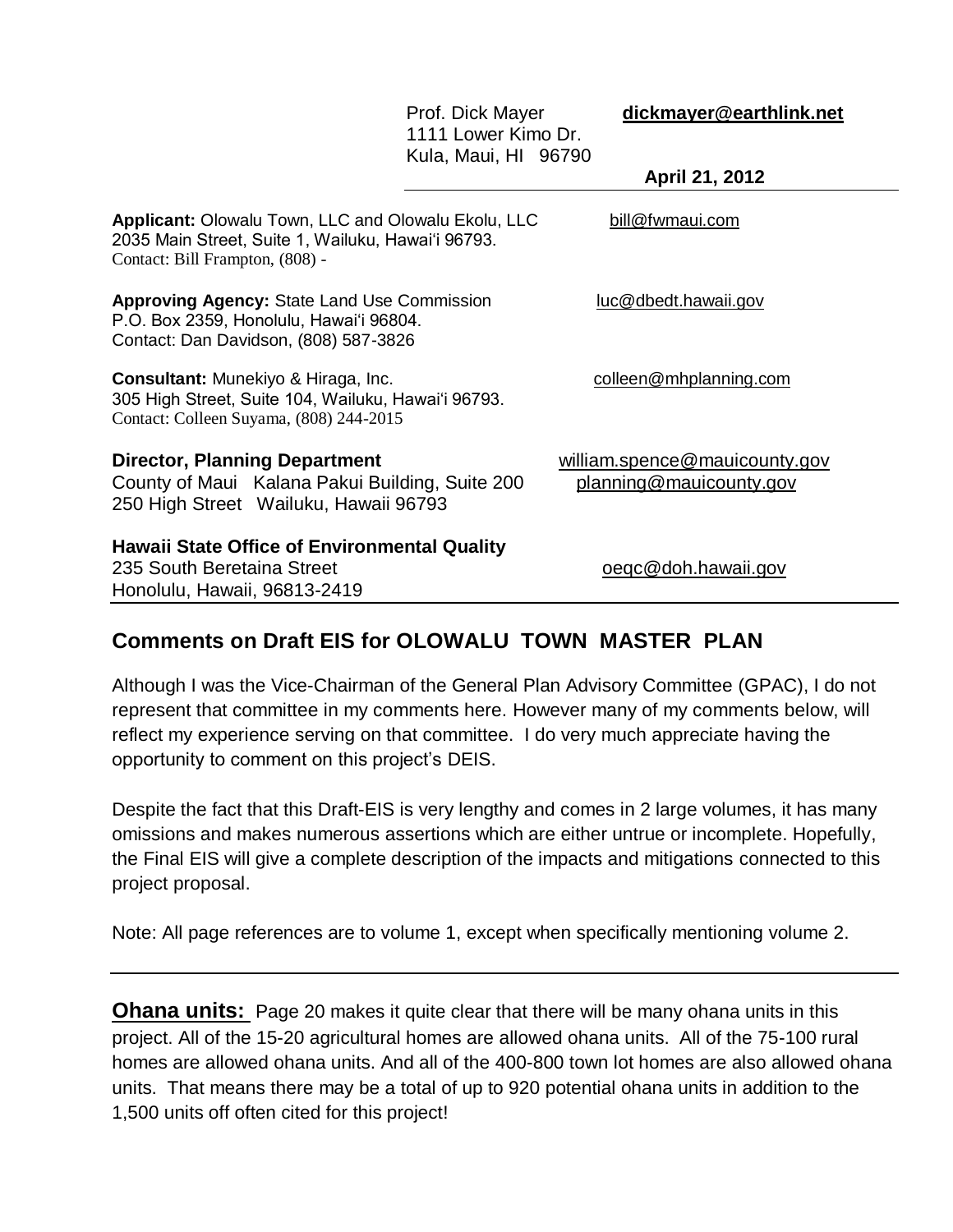Nowhere in the subsequent analysis do these ohana units get analyzed, for example: the children who would be attending schools, the considerable traffic generated by each residence, the water consumption, the wastewater sent out, the parking spaces needed, the solid waste generated, etc. Although it will be a major effort, the Final EIS must include these ohana units in all of its calculations, impacts, and mitigations. Alternatively, the applicants may wish to make a statement in their application for a LUC boundary amendment that only a total of 1,500 units would be allowed in the Olowalu project and that there will be a prohibition on any ohana units.

**Number of affordable/workforce homes:** When the applicants came before the General Plan Advisory Committee (GPAC), they stated explicitly that there would be 1,000 below market price homes in the project. 500 of these homes would be in the affordable range; and 500 homes would meet the needs of gap housing at below market prices. Here is the graphic from the applicant's GPAC presentation:

Space/Community/Roadways - 53%. The price ranges for all of the housing will be allocated into the following:

- > 500 units or 1/3 of project for affordable (below 120% median income level);
- $\triangleright$  500 units or 1/3 of project for gap-group/under-market (below existing average market prices); and
- > 500 units or 1/3 of project for market (above average market prices).

It was partially on the basis of that affordable housing assertion that the GPAC voted to recommend the inclusion of this project within the urban and rural growth boundaries.

Now the Draft EIS states that there will be a maximum of ONLY 750 affordable homes and hints that there may be even fewer if the County's Workforce Housing policy would allow a lower number. The Final EIS should make it clear what the exact number of affordable homes will be. Hopefully, it will be at the promised 1,000 unit level. Otherwise, this would be a classic case of "bait and switch".

**Is the Olowalu Town project even needed?** There is inadequate analysis in the DEIS of West Maui's housing needs and potential "already entitled" supply. If that analysis is done, it will show that the proposed Olowalu Town project is not needed. On page 25 of the Draft EIS it states that there will be a need for an additional 3,456 units by the year 2030.

The Maui County Planning Department's Long-Range Division has prepared an updated list of the already fully entitled housing units in West Maui. Please see: **[http://www.co.maui.hi.us/documents/Planning/Long%20Range%20Division/GIS%20Maps/Web\\_20110215D](http://www.co.maui.hi.us/documents/Planning/Long%20Range%20Division/GIS%20Maps/Web_20110215DevProjs_WestMauiNorth_sm.PDF) [evProjs\\_WestMauiNorth\\_sm.PDF](http://www.co.maui.hi.us/documents/Planning/Long%20Range%20Division/GIS%20Maps/Web_20110215DevProjs_WestMauiNorth_sm.PDF)**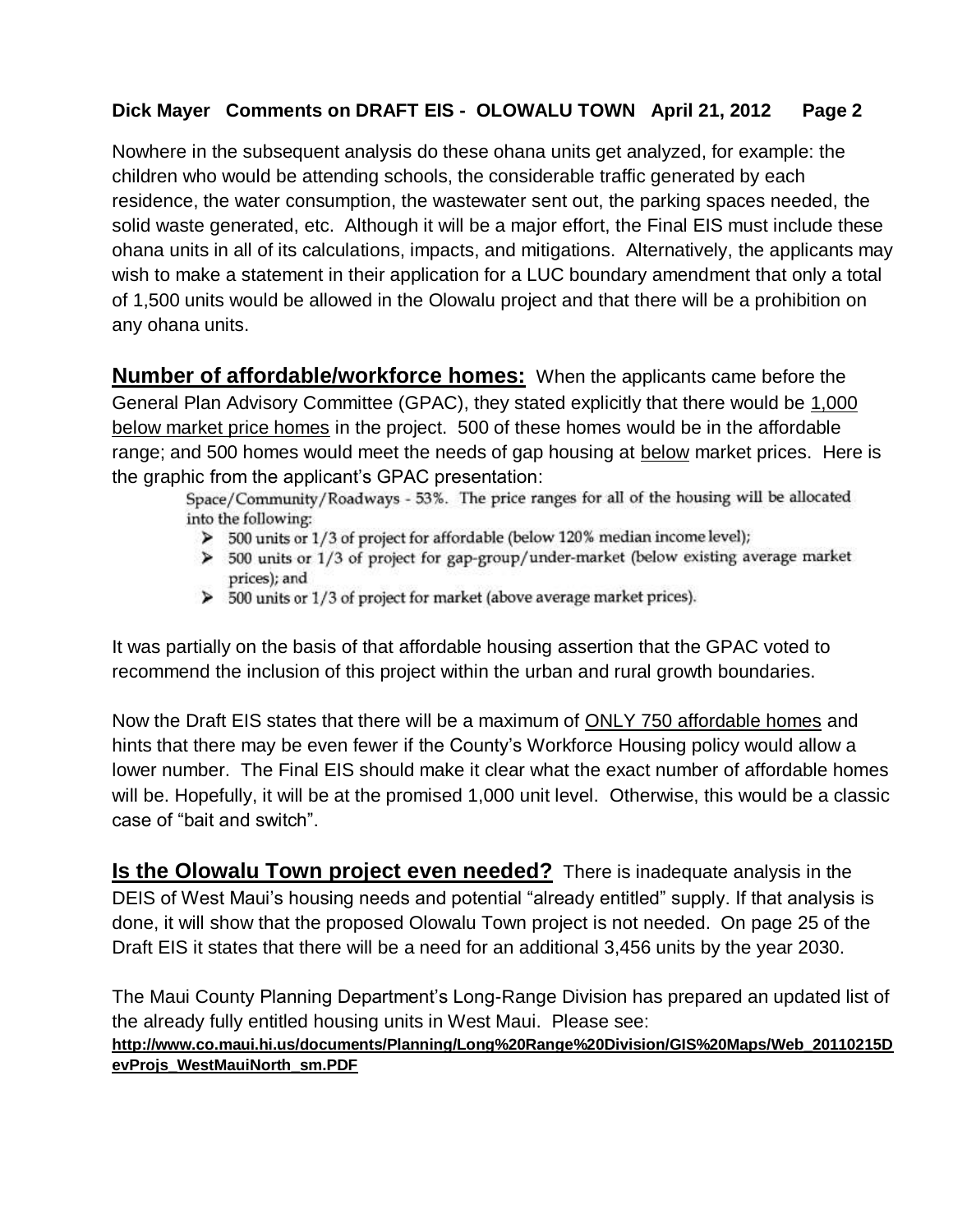The County Planning Department's list shows that were 3,963 already entitled units in early 2011. Subsequently during 2011, ML&P's Pulelehua project was fully entitled providing an additional 882 units plus ohanas. Given the fact that there are already about 5,000 fully entitled units available in West Maui, much closer to available jobs, there is no need for the Olowalu Town project at this time and no need for a Boundary Amendment.

Furthermore, the GPAC, Maui Planning Commission, and the County's planning department have all recommended to the County Council urban growth boundaries (UGBs) in West Maui that would permit several thousand additional entitled units much closer to the job locations in Lahaina, Kaanapali, and Kapalua.

**Size of the Commercial Area (Page 105):** When the applicants came before the General Plan Advisory Committee (GPAC), they stated explicitly that the commercial area would be a modest 25,000 sq. ft. with an additional 15,000 sq. ft. for restaurants. Now, this Draft DEIS claims a desire to build 300,000 sq. ft. of commercial space for this "small town". Another "bait and switch". The Final EIS must include a comprehensive justification for whatever commercial space is being proposed, and an explanation why the large existing (and growing) shopping areas in West Maui and Central Maui cannot meet the needs of Olowalu.

**Public Infrastructure Costs:** When the applicants came before the General Plan Advisory Committee (GPAC), they explicitly proposed that, *"A significant component of OT includes the design and building of innovative infrastructure systems at no cost to the state or county (applicant's underlining). . . .OT believes strongly in responsible development and will construct and pay for the following infrastructure systems:"* The applicants then provided a long list of infrastructure and public facility improvements which they would pay for. Unfortunately, no similar list exists within the Draft EIS.

**Infrastructure – Mauka Highway:** The Draft EIS makes it clear that the applicant plans to relocate the highway in a mauka direction within a 200 ft. right-of-way. The applicant proposes to construct a two-lane highway within that corridor, a pair of "O" turns to reduce the need for left-hand turns, and space between the two lanes for a future transit line that presumably would run from Central Maui to West Maui.

#### Several transportation related issues arise:

a) Page 3 of Appendix L in Volume 2 states that only \$18 million has been set aside for this rather long and probably much more expensive infrastructure project that also includes a bridge. It would seem that this commitment of only \$18 million for the mauka realignment will be grossly inadequate and the applicant may come to the county or state begging for additional funding.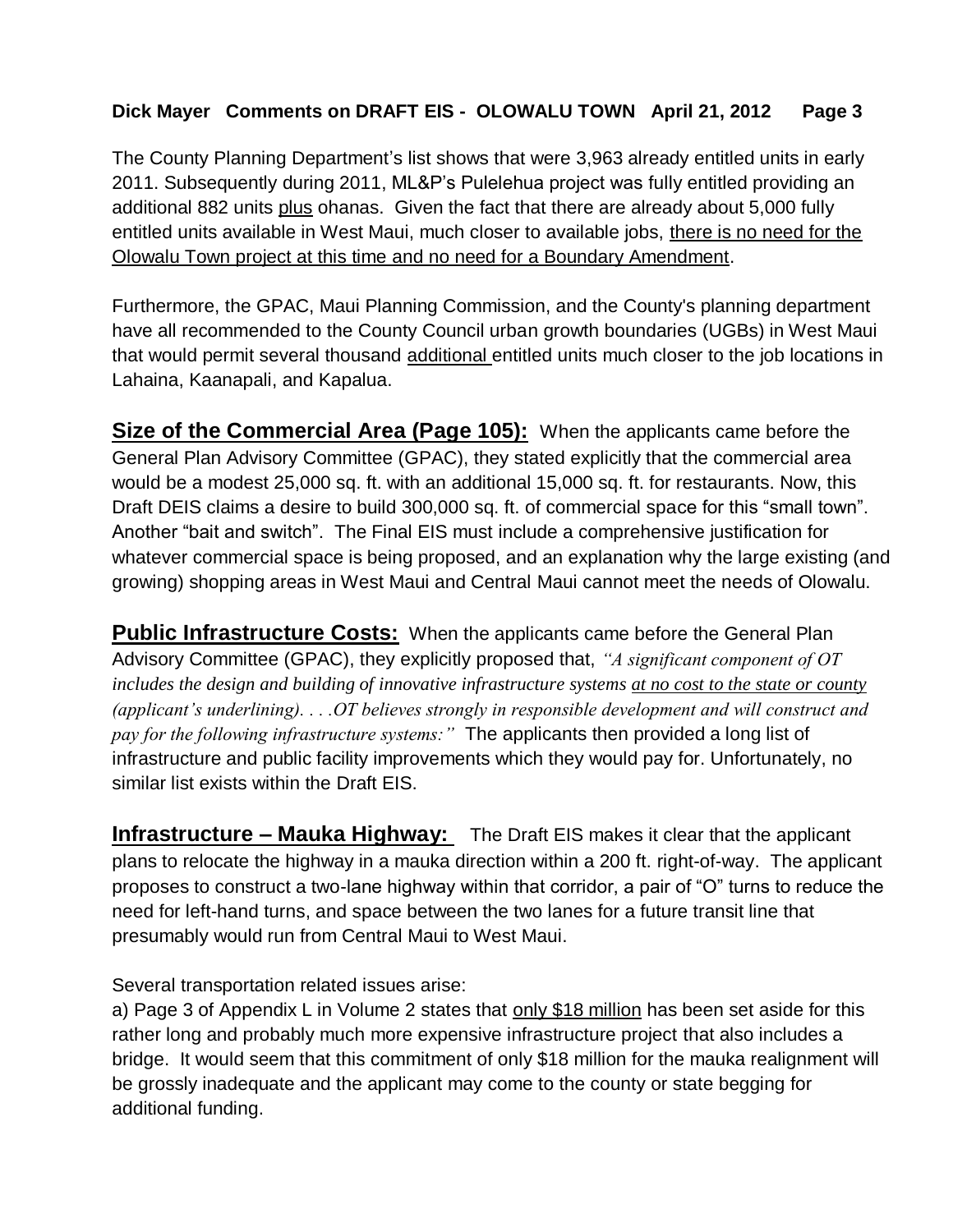b) The maps in the Draft EIS did not give a clear indication of the roads connecting the makai and mauka sections of this project. How many intersections will there be on the new mauka highway? How will traffic get across the highway? Lights? Using the "O" turns? What difficulties will the existing mauka agricultural lot residents encounter to get to the ocean? c) The maps in the Draft EIS are not very clear as to all of the internal roads that will be contained within the project. The routes of each of the roads should be indicated as well as the width of the roads so that they may be properly assessed by the fire department. d) What provision is being made for the future transit rail line to cross the two "O" turns? e) What space provisions are being made for a transit station and an adjacent parking and bus connections?

**Infrastructure – Existing Honoapi'ilani Highway:** The plan is to cut the existing coastal highway in two locations so that travelers on the road would have less access to the Olowalu coastline. The Final EIS should indicate the specific parking facilities, access routes/rights-of-way to the ocean, restrooms that will be available to both the Olowalu town residents and the tourists who now use the Olowalu coastline for snorkeling, fishing etc. Who will own/manage this State property where the present highway will no longer be located? Since visitors would no longer pass the Olowalu store and restaurant, what provision is being made for these changes? How will the owners be compensated for their loss of business?

**Infrastructure – Schools:** This is one of the biggest issues because the proposed town is so isolated from the existing school infrastructure. On page 31 the Draft EIS states, "**As a mixed-**

**use community, public facilities such as schools, community centers, police, fire and emergency services are proposed** which will serve the existing and new residential community. The improvement in public facilities will improve the quality of life for existing and future residents of Olowalu."

On page 134 the Draft EIS indicates that all four of the schools in West Maui are already overcapacity!! Then on page 135 the Draft EIS projects that there will be 462 additional students coming from the 1,500 units. However, this projection is much too low because it fails to include the many students that will come from the potential 920 ohana units. Because these ohana units will most likely have young families with school-age children there could be a considerably larger number than 462 students.

There are several implications that can be drawn from the above paragraph.

a) There will be a need to build a new elementary and middle and high school if students from Olowalu are to attend schools in Lahaina. However, funds for these three schools are unavailable as can be noted by the fact that South Maui with a population of 30,000 still does not have a high school.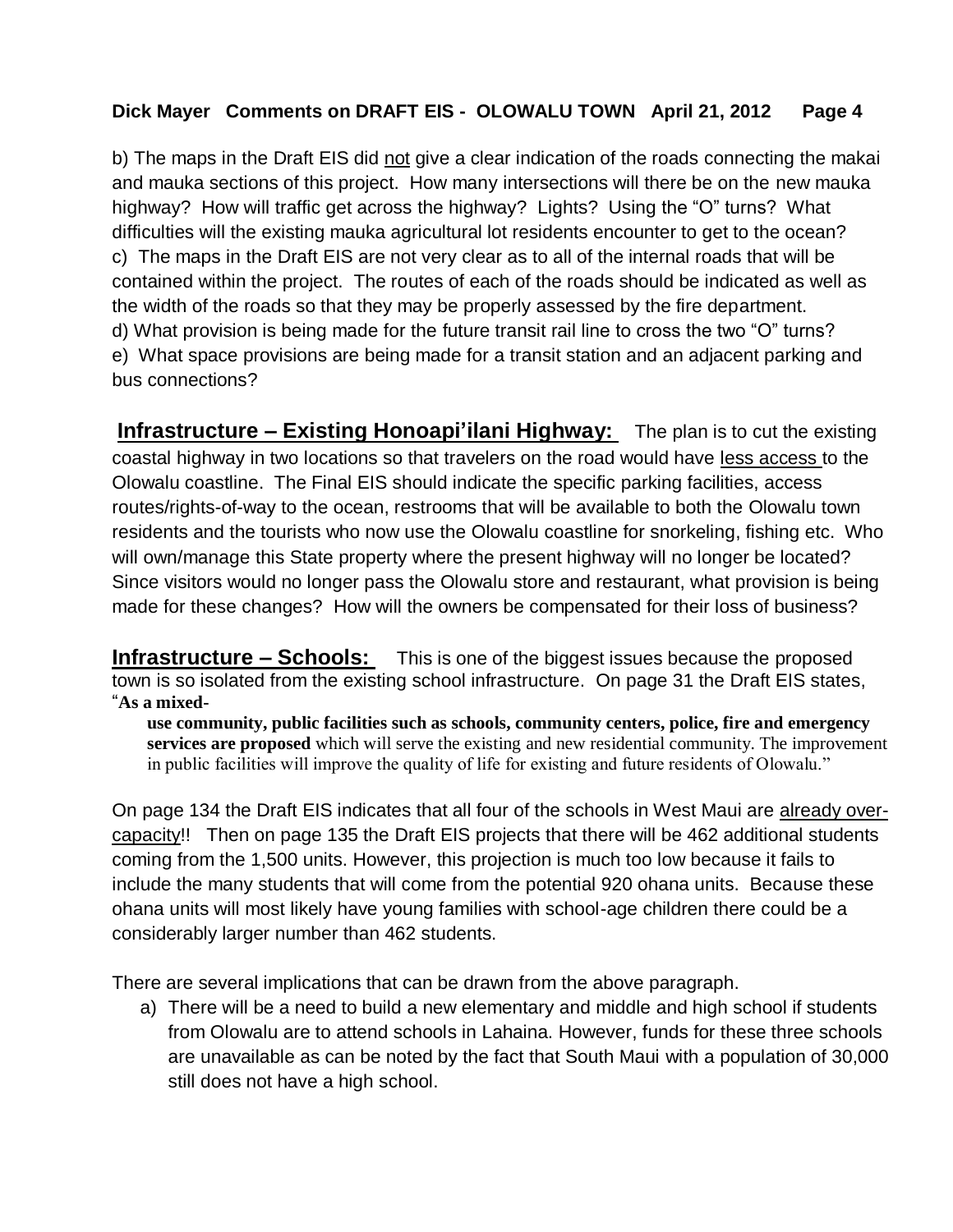- b) The DOE needs to assess impact fees on not only the 1,500 units but also the ohana units. The DOE impact fees are much too low to cover the costs of constructing even one school let alone the three needed ones.
- c) Will the applicant be willing to build the necessary schools in Olowalu?

**Infrastructure – Police and Fire:** Page 133 trivializes the additional costs of establishing a new police substation and fire station. The provision of land to the County is not adequate; there will be considerable expenses in constructing the stations and ongoing costs to maintain their presence. Estimates of these County costs should be clearly specified. A more robust discussion of the multiple causes and significant effects of fires in this area needs to be included.

Will the County have adequate funds to build the needed fire and police facilities in a timely manner to meet the needs of this project? Those facilities will each need to go through the environmental process as well as receive allocations within the County budget. There are competing needs in other communities for those scarce funds, and there are proposed residential projects in other communities much closer to existing fire and police facilities.

Finally, there should be a complete discussion of (both fire and tsunami) evacuation plans for Olowalu residents with consideration of the likelihood that the highway traffic between Central Maui and Lahaina would be stopped and backed up, making evacuation even more difficult. Given the large number of fires in this area, an effective evacuation plan is absolutely essential to the survival of this community.

**Infrastructure – Parks:** On page 137 there is an effort to show that this project will meet its parks requirement by providing 223 acres of park and open space. It would be much clearer to indicate separately the number of acres of park land, since open space does not necessarily indicate an ability to use the land for recreational purposes.

**Infrastructure – Ambulance:** There needs to be an explanation about emergency medical care for a community of this size. What provisions are there for ambulances within the community, or will the community need to rely on an ambulance coming from Lahaina or Central Maui?

**Infrastructure – Beach Access:** With a resident population of over 4,000, many of whom will be buying homes because of the proximity to the ocean, describe the facilities that will be available to accommodate this large number plus the usual users of this wonderful coral reef area. How will the reef be protected from so many users?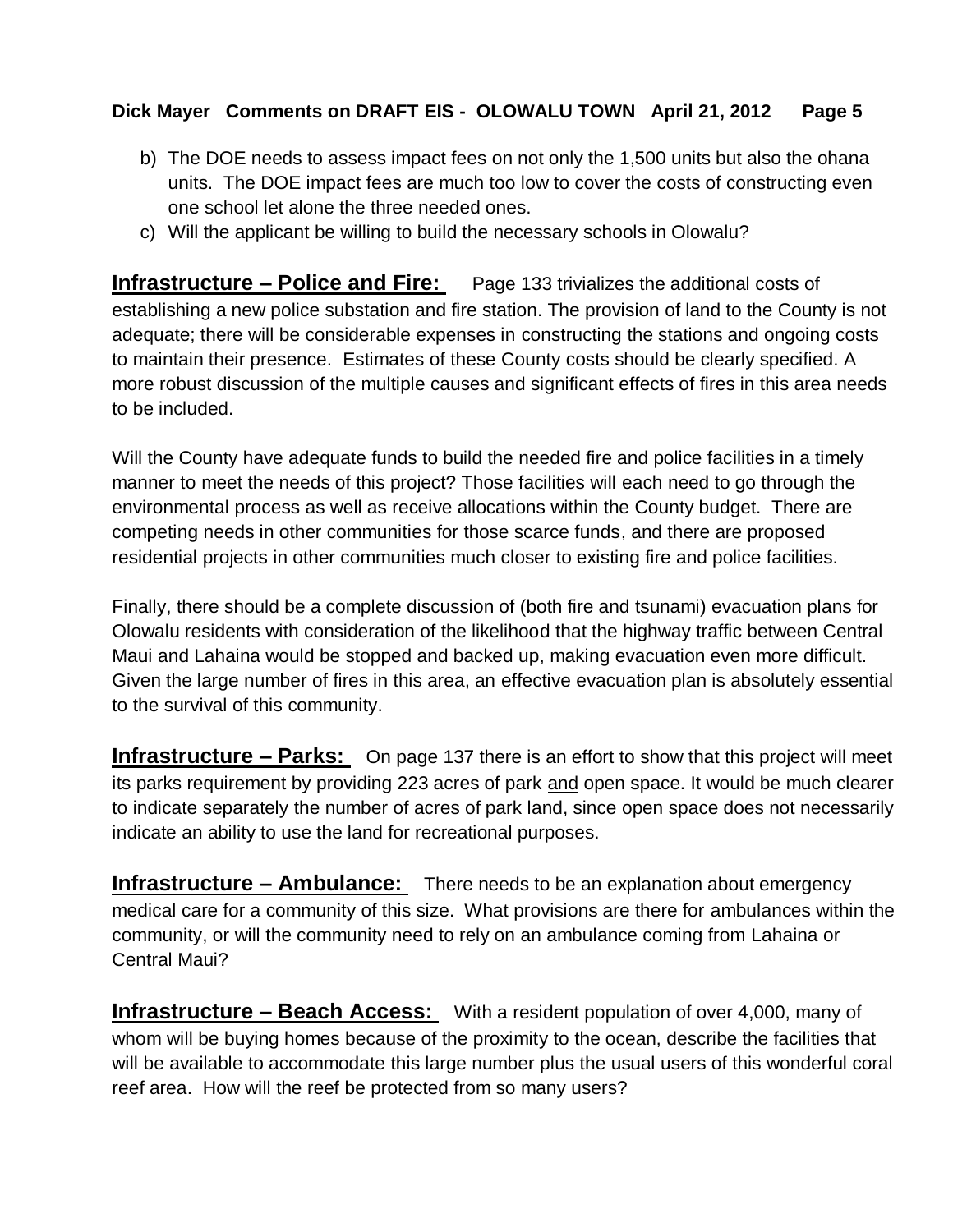**Infrastructure – Hydro-Electricity:** On page 170 there is a mention of developing hydroelectric power. Please describe in considerable detail the environmental impacts of utilizing hydroelectric power. What streams will be affected? Will it be on the 640 acres? Etc.

**Public Facilities and Financing: County and State Expenditures:** Appendix "L": *Economic and Fiscal Impact Assessment, Olowalu Town Master Plan Development* attempts to provide information and analysis to determine the impacts of the Olowalu Town on County and State finances.

It fails miserably!! Its primary weakness is its lack of ability (or intentional desire) to hide the very real and high costs of needed government expenditures. Those results should not be a surprise since the two authors are "appraisers", and not economists or CPAs. They have assumed (without any basis) that only 5% of the residents in Olowalu will be in-migrants to Maui; only these people will need additional government services. The authors incorrectly assume that there will be very little additional government expenditure to take care of the needs of 95% of the town's residents. This totally neglects the large amount of public funds that will be needed to build and maintain schools, police protection, fire protection, ambulance service, solid waste removal, etc.

**Phony Numbers:** Both Appendix K and L, by the same two authors, develop a set of phony numbers to make the Olowalu Town project look good. For example, they multiply by a factor of 10, all job numbers, residents supported, and households that will benefit!! For example: 477 jobs on Maui and Oahu are made to look like 4,770 jobs; 351 households magically and inappropriately become 3,510. They hope no one will notice.

**Number of Jobs:** Throughout the Draft EIS mention is made that there will be 1,000 jobs within the community. This number arises on page 5 of Appendix L, out of nowhere, and then is used throughout the Draft EIS. This nice round guesstimate looks like a piece of fiction. Provide supporting data and information in the Final EIS on how this number was derived. This is very important because if the number is significantly lower, it will mean that much more commuter traffic will be leaving the town in both directions.

**Agricultural Land:** A major concern is the protection of prime agricultural lands; in fact there are both State constitutional requirements as well as obligations within the State's General Plan. The Draft EIS has considerable discussion about agriculture and agricultural land in general and makes a strong effort to say that this former sugarcane land is only a small part of Maui's agricultural land. It entirely misses the point.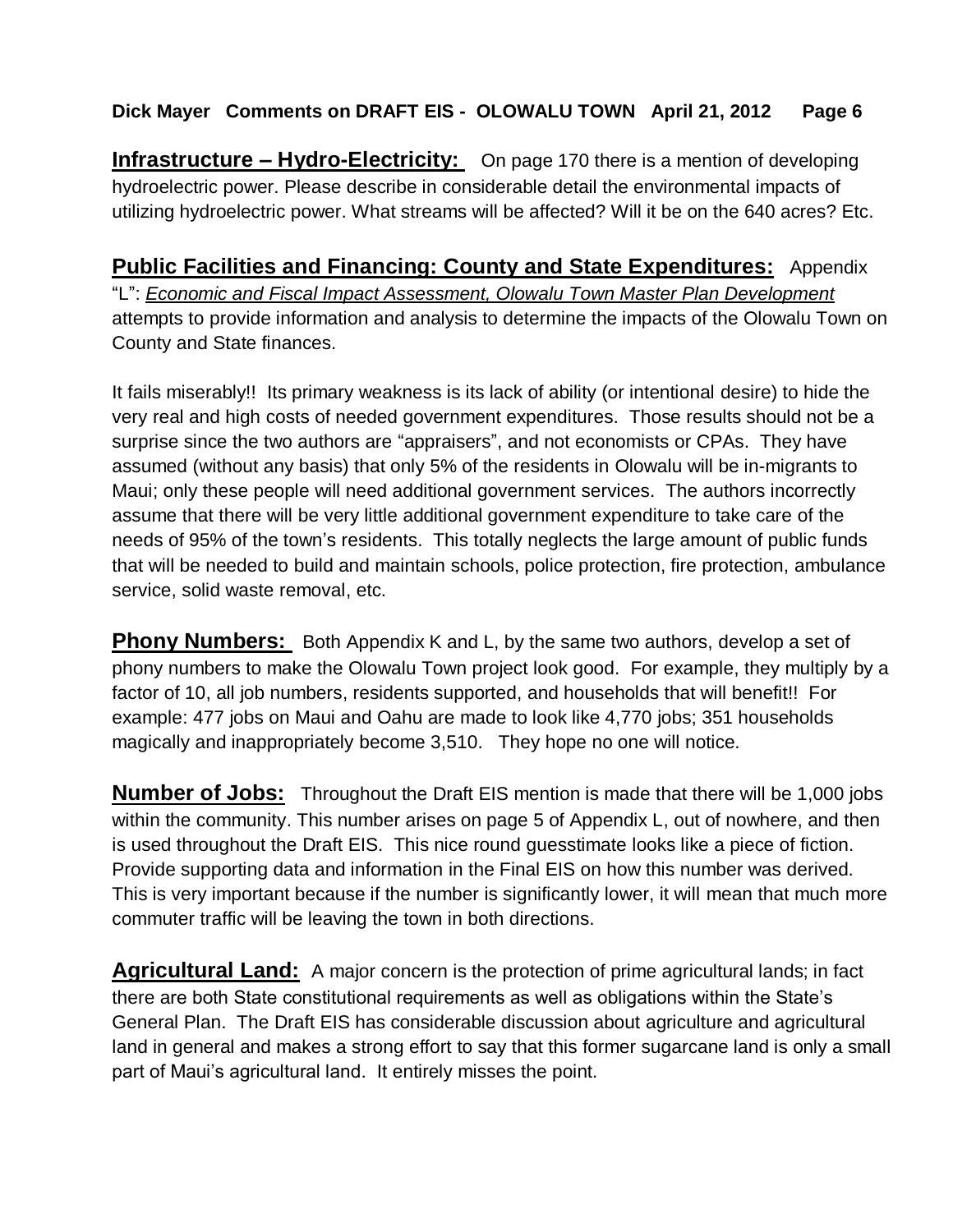The real issue here is that the agricultural lands being proposed for a boundary amendment and eventual development into an urbanized area are "PRIME" agricultural lands. These are very special and need to be preserved for Hawaii's future generations. On the bottom of page 112 the EIS indicates that for a mere \$1 million the irrigation system could be repaired and the water could be made available to hundreds of acres of Olowalu's prime agricultural lands. As stated (bottom of page 124) biofuel crops (in addition to those that could be grown in Central Maui) could be a very valuable crop on these sunny lands and would provide real jobs. That is what this land should be used for.

**Management and ownership issues:** Throughout the Draft EIS it is asserted that certain infrastructure will be maintained by the applicant, and not by the County or State. The Final EIS should clearly indicate who will be responsible for maintaining the infrastructure, the applicant? A homeowners association? Some kind of civil improvement district (County Code chapter 19.34)? The responsible entity will not only make decisions on maintenance, but also will need to have a source of funds to do the maintenance. What is that source of funds? How will it be guaranteed so that the County and/or the State do not have to subsidize the project?

**Vagueness:** Almost every section that discusses infrastructure ends with a paragraph indicating that plans still need to be developed in that area because discussions are underway with government agencies. Consequently, it is very difficult for the public and decision-makers to do the necessary assessment of whether the EIS is adequately analyzing the impacts and proposing the necessary mitigation measures.

### **Some Other issues:**

**1.** The Draft EIS makes no statement on the chronological order in which development will take place:

What infrastructure will be complete when the first homeowners are ready to move in? The statement in the middle of page 129 is too vague. "Infrastructure improvements will be phased concurrently with residential development within the Master Plan to ensure that new residences are adequately served by basic services." There should be an infrastructure schedule.

Which houses will be built first: the needed affordable units or the profitable market units?

**2.** The Draft EIS is mute with regard to vacation rentals and timeshares. Given the strong promises of smart growth and small-town living it would seem inappropriate for these types of developments. The Final EIS should make it clear that vacation rentals and timeshares will play no role in this residential community.